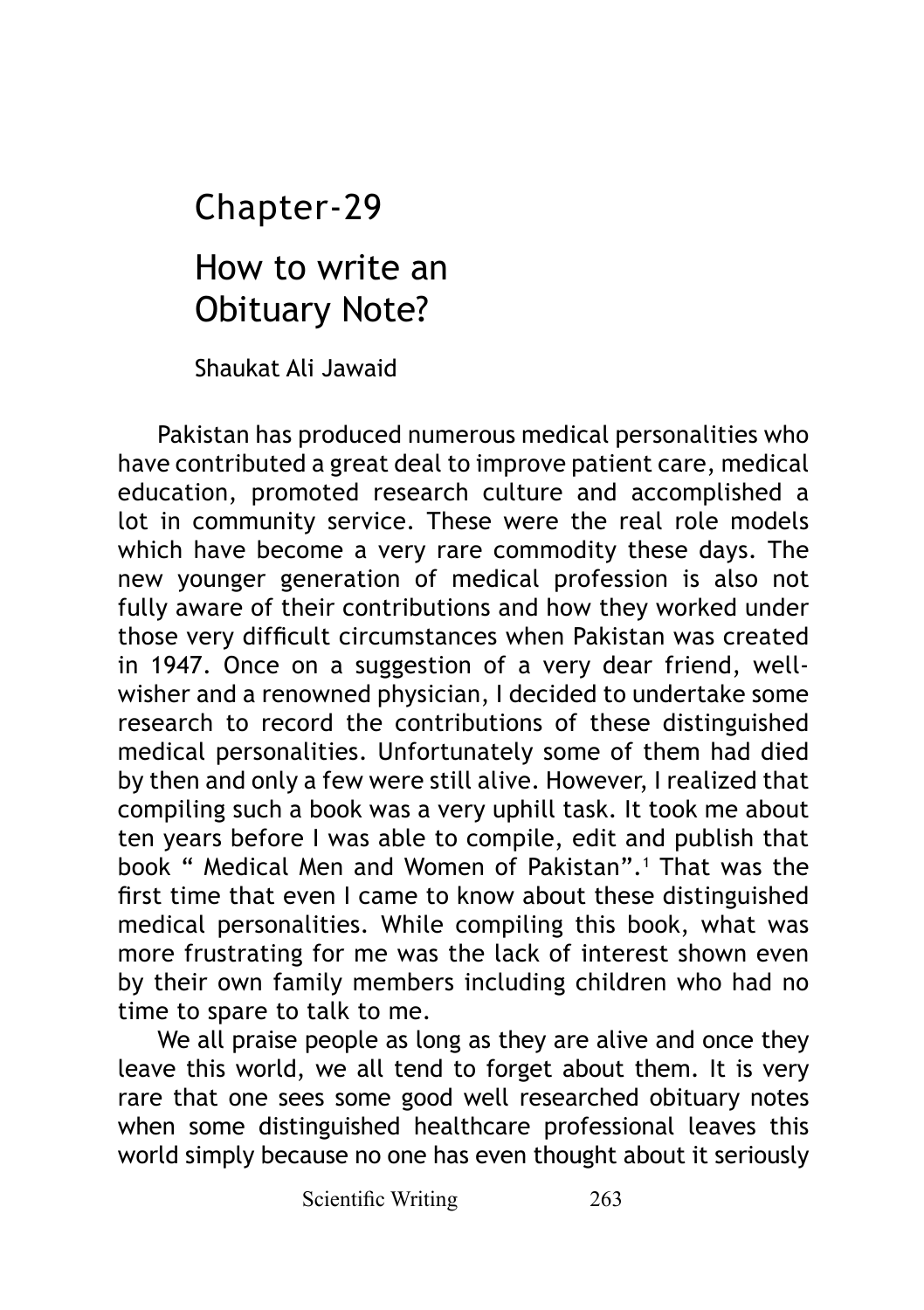while another reason is that they do not know how to write an obituary note and do justice to the departed soul. It is extremely important that we highlight the achievements and accomplishments of these distinguished medical personalities not only to pay tributes to them, recognize their valuable contributions but also to encourage others to follow in their footsteps. If the society starts appreciating such people, it will definitely encourage the younger generation of healthcare professionals to take some lessons from their seniors. Ideally the society should honour these people during their life time but if that is not done, at least recognize and commend their contributions at condolence meetings, References and paying tributes in obituary notes.

## *Who can write an obituary note?*

Ideally it is some family member or professional colleague who knows them well, have worked with them are in a much better position to recall and record their contributions in an obituary note. However, some professional writers can also be asked to accomplish this task provided they are provided the much needed information by the family members of the deceased and their professional colleagues who can share the much useful information with the writers.

## *Example:*

Suppose you wish to write an obituary note about a distinguished healthcare professional who has served as a medical teacher, head of an institution before his death. Following are some of the points which you need to take care and include in the obituary note:

- 1. Brief information about the family background.
- 2. Actual dates of birth and death.
- 3. Early education, professional education.
- 4. Professional life, his accomplishments and achievements.
- 5. Some details about his family life must also be added.
- 6. Talking to the family members, professional colleagues will be extremely helpful.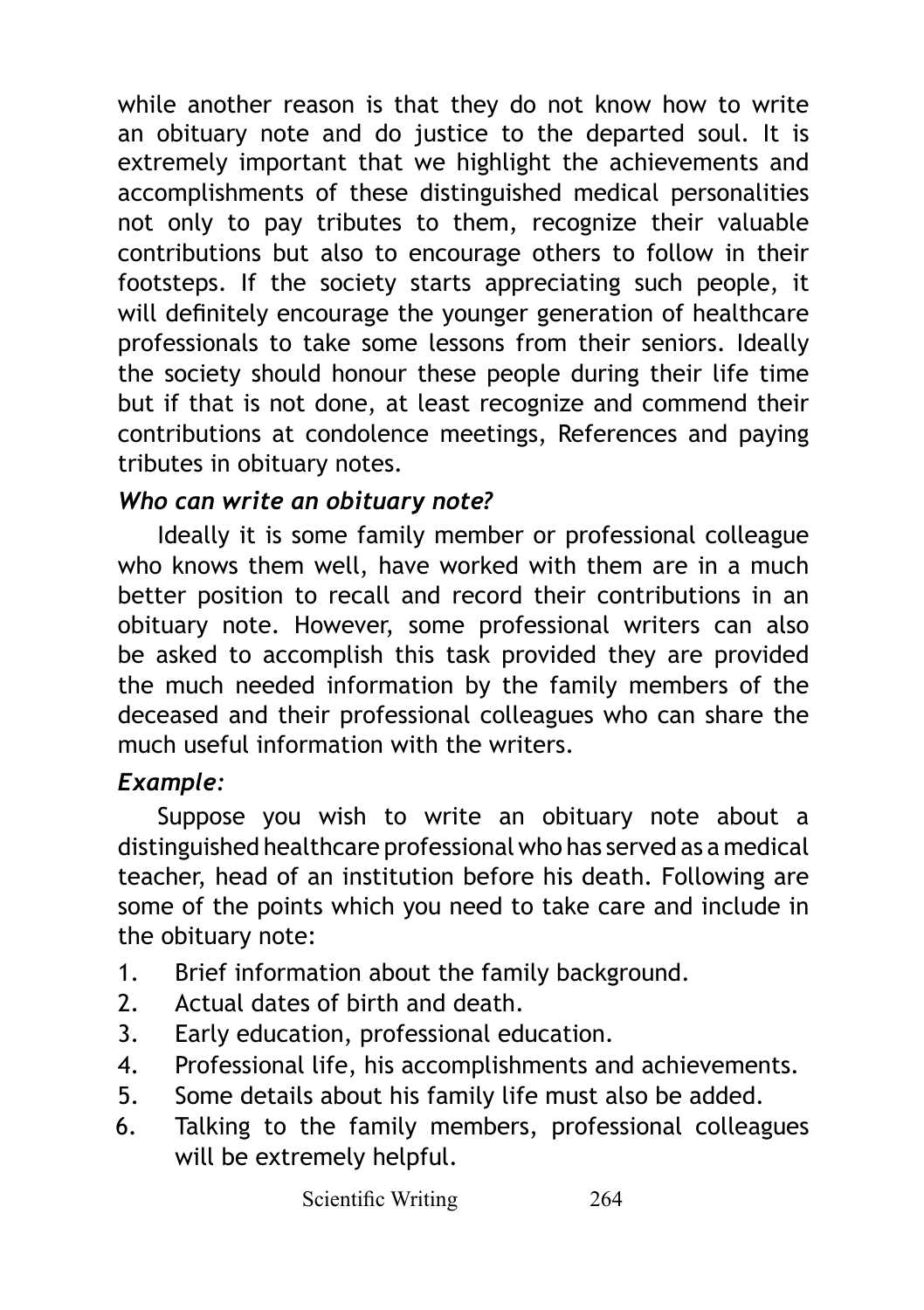- 7. If you can get hold of a detailed CV which gives personal, family details and details about their professional career, it will be extremely useful and helpful.
- 8. Do include information about honours, awards, by professional specialty organizations, institutions if any.
- 9. Some details about the children particularly so if any one of them have also joined the medical profession should be added.
- 10. Contributions to medical literature, details about scientific papers published in national and international biomedical journals if any should be mentioned.
- 11. Include details about the number of postgraduates he or she has trained.
- 12. Give details of Books if he or she has authored.
- 13. Highlight any special achievement, service to the community.
- 14. Cause of death, disease history if any.

## *Cultural and Religious issues:*

There are certain religious and cultural issues which are also involved while writing such an obituary note. We in the Muslim World usually believe that once someone has died, we should not talk about their weaknesses and failures. It does carry some weight but from ethical point of view, such an approach is not considered good. Any obituary note which fails to mention any failures, weaknesses of the deceased will not give the complete picture. To err is human and we are all human beings, hence we all have our weaknesses. While writing an obituary note, one should not forget to mention these failures or weaknesses but what one can do is to do it in a way which does not offend the family members but at the same time it should also be based on facts and not heresy.

During the last one year I had to write obituary notes on a couple of distinguished medical personalities who left this world. They were very dear friends and included late Dr. Maqbool Jafary an eminent physician who was also my mentor, Dr. Ali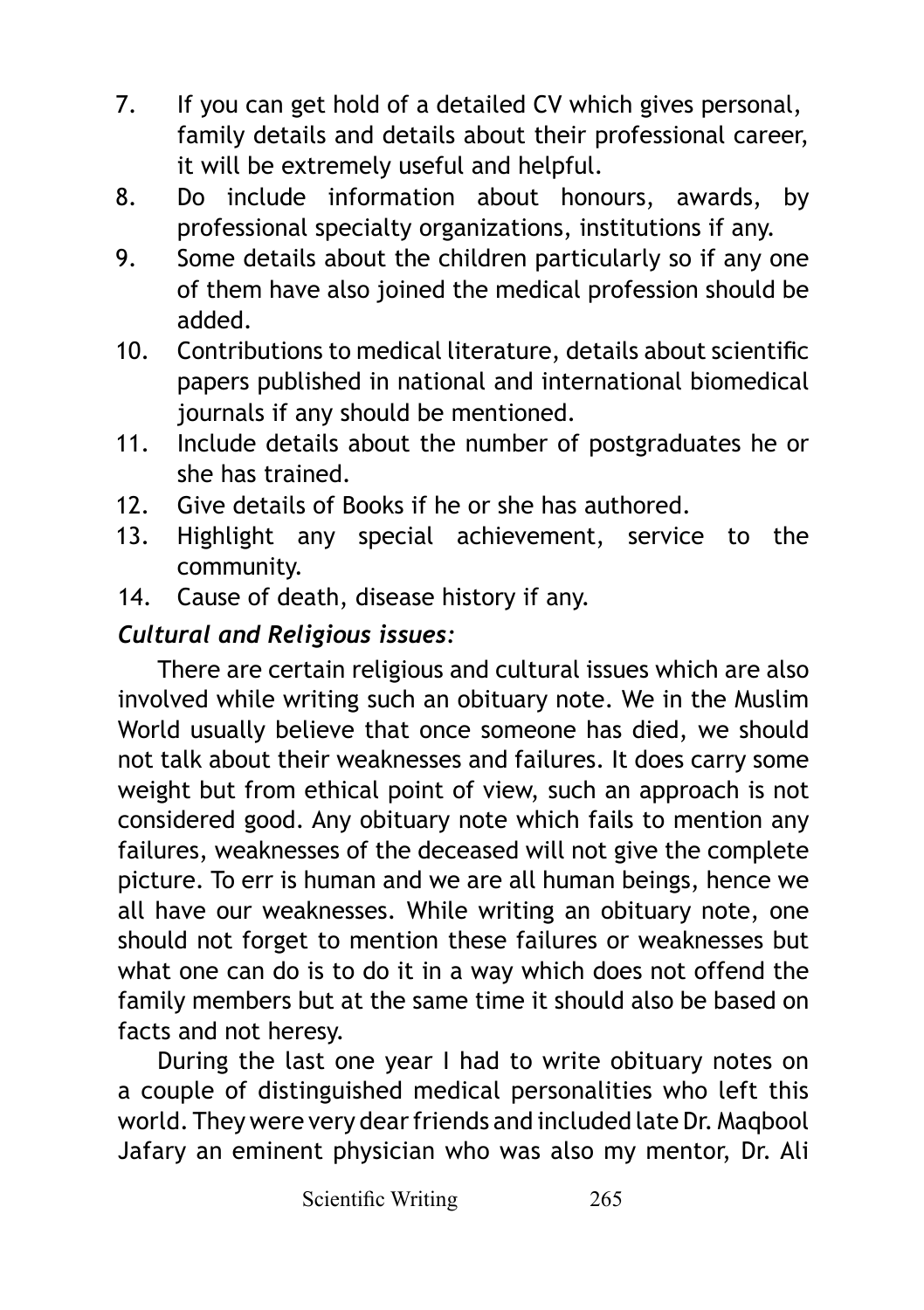Muhammad Chaudhry the renowned cardiologist and former Editor of Pakistan Heart Journal who also served as President of Pakistan Cardiac Society, Prof. M. Sultan Farooqui the former President of College of Physicians & Surgeons Pakistan, late Prof. Moinuddin a noted hematologist and late Prof. Tahir Saeed Haroon former Professor and Head of the Department of Dermatology at King Edward Medical College, Mayo Hospital Lahore.<sup>2</sup> I tried my best to highlight the different facets of the personality of late Dr. Maqbool Jafary,<sup>3</sup> when writing about late Dr.Ali Muhammad Chaudhry while on one hand, it gave details of his professional skills and competence, it also highlighted the professional jealousy, intrigues which forced him to resign from teaching job from Liaquat Medical College Jamshoro, Hyderabad. Later on an enquiry absolved him of all the charges and Dr. M.H.Toosy the then West Pakistan Health Secretary wrote to the Governor of West Pakistan Malik Ameer Mohammad Khan of Kalabagh to reinstate him. However, before he could sign it, he was called to Islamabad by President Mohammad Ayub Khan and asked to resign. Hence, this also deprived the country of an eminent competent medical teacher who could not be reinstated. This was confirmed to me by Dr. M.H.Toosy himself. This episode was also included in the obituary note to put the record straight.4

Prof.M.Sultan Farooqui's obituary note appreciated his administrative skills, his contributions to develop and expand College of Physicians & Surgeons of Pakistan, setting up various Regional Centers and further cementing the relationship with different Royal Colleges of UK something which was started by his predecessors. However, at the same time, this obituary note did mention his failures as well. He not only lost elections to be a councilor of CPSP, an institution he run and managed for many years as an undisputed leader but it also resulted in complete rout of his entire group in the council elections. The reasons for his downfall were also incorporated.<sup>5</sup>

Late Prof. Moinuddin was a well-known hematologist who remained associated with Baqai Medical University for a very long time, also served as Principal of Baqai Medical College,